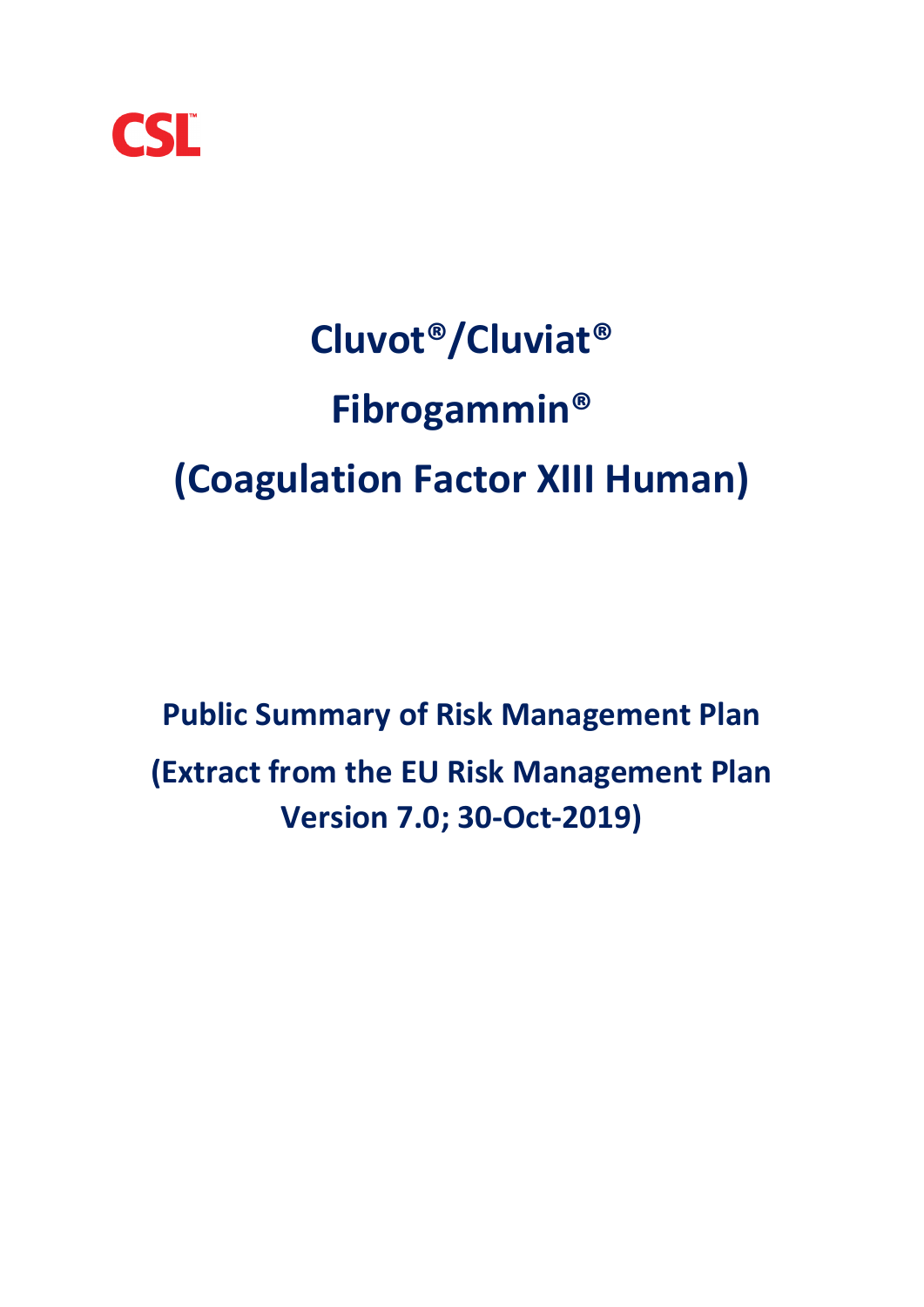# **Part VI: Summary of the risk management plan**

# **Summary of Risk Management Plan for Coagulation Factor XIII**

This is a summary of the RMP for coagulation FXIII. The RMP details important risks of coagulation FXIII, how these risks can be minimized, and how more information will be obtained about coagulation FXIII 's risks and uncertainties (missing information). Coagulation FXIII's SmPC and its package leaflet give essential information to healthcare professionals and patients on how coagulation FXIII should be used.

# **I. The medicine and what it is used for**

Coagulation FXIII is authorized for congenital and acquired deficiency of FXIII and resulting complications and supportive therapy in case of disturbance in wound healing, especially in ulcus cruris, after large surgery or injuries (see SmPC for the full indication). It contains coagulation FXIII as the active substance and it is given by intravenous administration.

#### **II. Risks associated with the medicine and activities to minimize or further characterize the risks**

Important risks of coagulation FXIII, together with measures to minimize such risks and the proposed studies for learning more about coagulation FXIII's risks, are outlined below.

Measures to minimize the risks identified for medicinal products can be:

- Specific information, such as warnings, precautions, and advice on correct use, in the package leaflet and SmPC addressed to patients and healthcare professionals;
- Important advice on the medicine's packaging;
- The authorized pack size the amount of medicine in a pack is chosen so to ensure that the medicine is used correctly;
- The medicine's legal status the way a medicine is supplied to the patient (eg, with or without prescription) can help to minimize its risks.

Together, these measures constitute routine risk minimization measures.

In addition to these measures, information about adverse reactions is collected continuously and regularly analyzed, including periodic safety update report assessment, so that immediate action can be taken as necessary. These measures constitute routine pharmacovigilance activities.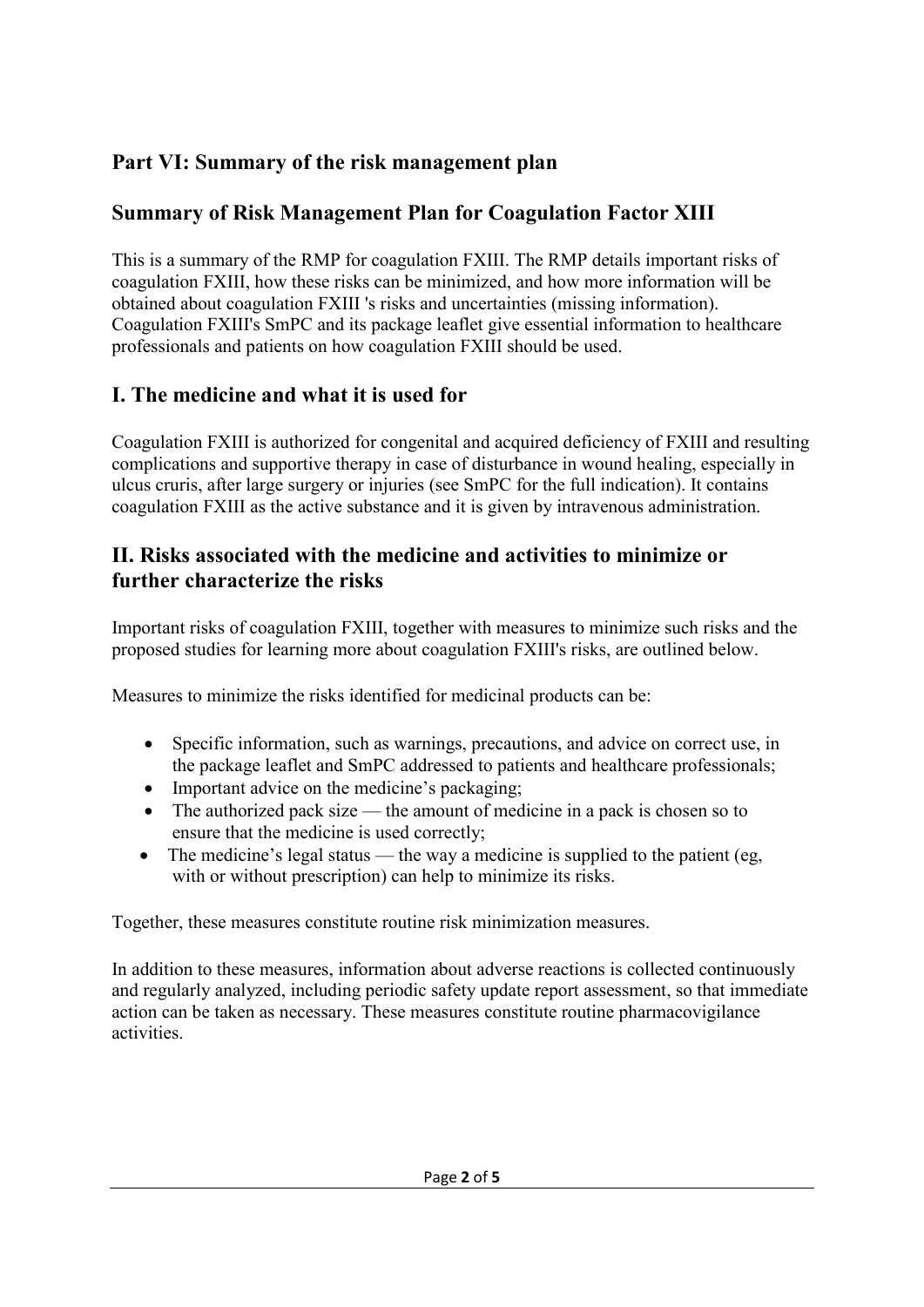## **II.A List of important risks and missing information**

Important risks of coagulation FXIII are risks that need special risk management activities to further investigate or minimize the risk, so that the medicinal product can be safely administered. Important risks can be regarded as identified or potential. Identified risks are concerns for which there is sufficient proof of a link with the use of coagulation FXIII. Potential risks are concerns for which an association with the use of this medicine is possible based on available data, but this association has not been established yet and needs further evaluation. Missing information refers to information on the safety of the medicinal product that is currently missing and needs to be collected (eg, on the long-term use of the medicine).

| List of important risks and missing information |                                     |
|-------------------------------------------------|-------------------------------------|
| Important identified risks                      | • Hypersensitivity reactions        |
|                                                 | • Development of FXIII inhibitors   |
| Important potential risks                       | • Thromboembolic events             |
|                                                 | • Transmission of infectious agents |
| Missing information                             | None                                |

FXIII = factor XIII

# **II.B Summary of important risks**

| <b>Important identified risk: Hypersensitivity reactions</b> |                                                                                                                                                                                                                                                                                                                                                        |
|--------------------------------------------------------------|--------------------------------------------------------------------------------------------------------------------------------------------------------------------------------------------------------------------------------------------------------------------------------------------------------------------------------------------------------|
| Evidence for linking the risk to the                         | Coagulation FXIII clinical trial and                                                                                                                                                                                                                                                                                                                   |
| medicine                                                     | postmarketing data;                                                                                                                                                                                                                                                                                                                                    |
|                                                              | published literature.                                                                                                                                                                                                                                                                                                                                  |
| Risk factors and risk groups                                 | Individuals who have had an anaphylactic or<br>severe systemic reaction to human plasma<br>products/preparations are at increased risk.<br>Risk is also increased with multiple<br>doses, and also with exposure to other<br>plasma products. In some individuals there<br>may be no previous history of anaphylactic<br>reactions to plasma products. |
| Risk minimization measures                                   | Routine risk minimization measures:<br>SmPC section 4.3<br>SmPC section 4.4<br>SmPC section 4.8<br>Additional risk minimization measures:<br>None                                                                                                                                                                                                      |
| Additional<br>pharmacovigilance activities                   | EUHASS, Questionnaire on<br>allergic/anaphylactic reactions                                                                                                                                                                                                                                                                                            |
|                                                              | See section II.C for an overview of the                                                                                                                                                                                                                                                                                                                |
|                                                              | postauthorization development plan.                                                                                                                                                                                                                                                                                                                    |
| $E[III \wedge CC] = E[1]$                                    | $TVIII =$ factor $VIII$ , $C_{\mu\nu}DC =$ summary of regularity                                                                                                                                                                                                                                                                                       |

EUHASS = European Haemophilia Safety Surveillance, FXIII = factor XIII, SmPC = summary of product characteristics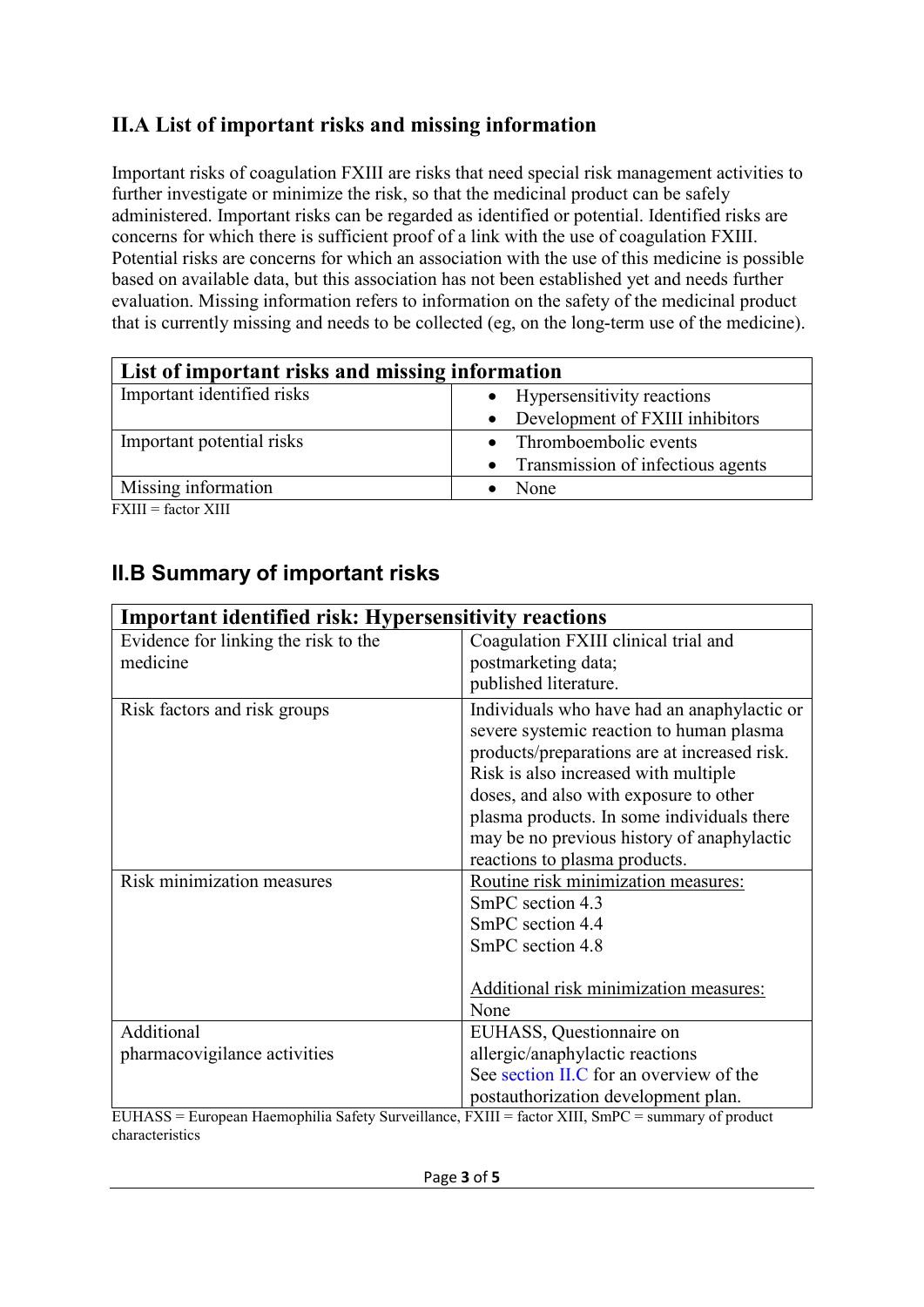| <b>Important identified risk: Development of FXIII Inhibitors</b> |                                             |
|-------------------------------------------------------------------|---------------------------------------------|
| Evidence for linking the risk to the                              | Coagulation FXIII clinical trial and        |
| medicine                                                          | postmarketing data;                         |
|                                                                   | published literature.                       |
| Risk factors and risk groups                                      | Theoretically, the risk is increased in     |
|                                                                   | patients receiving multiple administrations |
|                                                                   | of plasma or FXIII.                         |
| Risk minimization measures                                        | Routine risk minimization measures:         |
|                                                                   | SmPC section 4.4                            |
|                                                                   | SmPC section 4.8                            |
|                                                                   |                                             |
|                                                                   | Additional risk minimization measures:      |
|                                                                   | None                                        |
| Additional                                                        | <b>EUHASS</b>                               |
| pharmacovigilance activities                                      | See section II.C for an overview of the     |
|                                                                   | postauthorization development plan.         |

EUHASS = European Haemophilia Safety Surveillance, FXIII = factor XIII, SmPC = summary of product characteristics

| <b>Important potential risk: Thromboembolic events</b> |                                             |
|--------------------------------------------------------|---------------------------------------------|
| Evidence for linking the risk to the                   | Coagulation FXIII clinical trial and        |
| medicine                                               | postmarketing data;                         |
|                                                        | published literature.                       |
| Risk factors and risk groups                           | Individuals who have known risk factors for |
|                                                        | thrombotic events such as:                  |
|                                                        | • Cardiovascular risk factors               |
|                                                        | • Risk factors for thrombosis eg, smoking,  |
|                                                        | immobility, congestive heart failure,       |
|                                                        | hypertension, advanced age, diabetes, and   |
|                                                        | prior stroke.                               |
| Risk minimization measures                             | Routine risk minimization measures:         |
|                                                        | SmPC section 4.4                            |
|                                                        |                                             |
|                                                        | Additional risk minimization measures:      |
|                                                        | None                                        |
| Additional                                             | EUHASS, Questionnaire on                    |
| pharmacovigilance activities                           | thromboembolic events                       |
|                                                        | See section II.C for an overview of the     |
|                                                        | postauthorization development plan.         |

EUHASS = European Haemophilia Safety Surveillance, FXIII = factor XIII, SmPC = summary of product characteristics